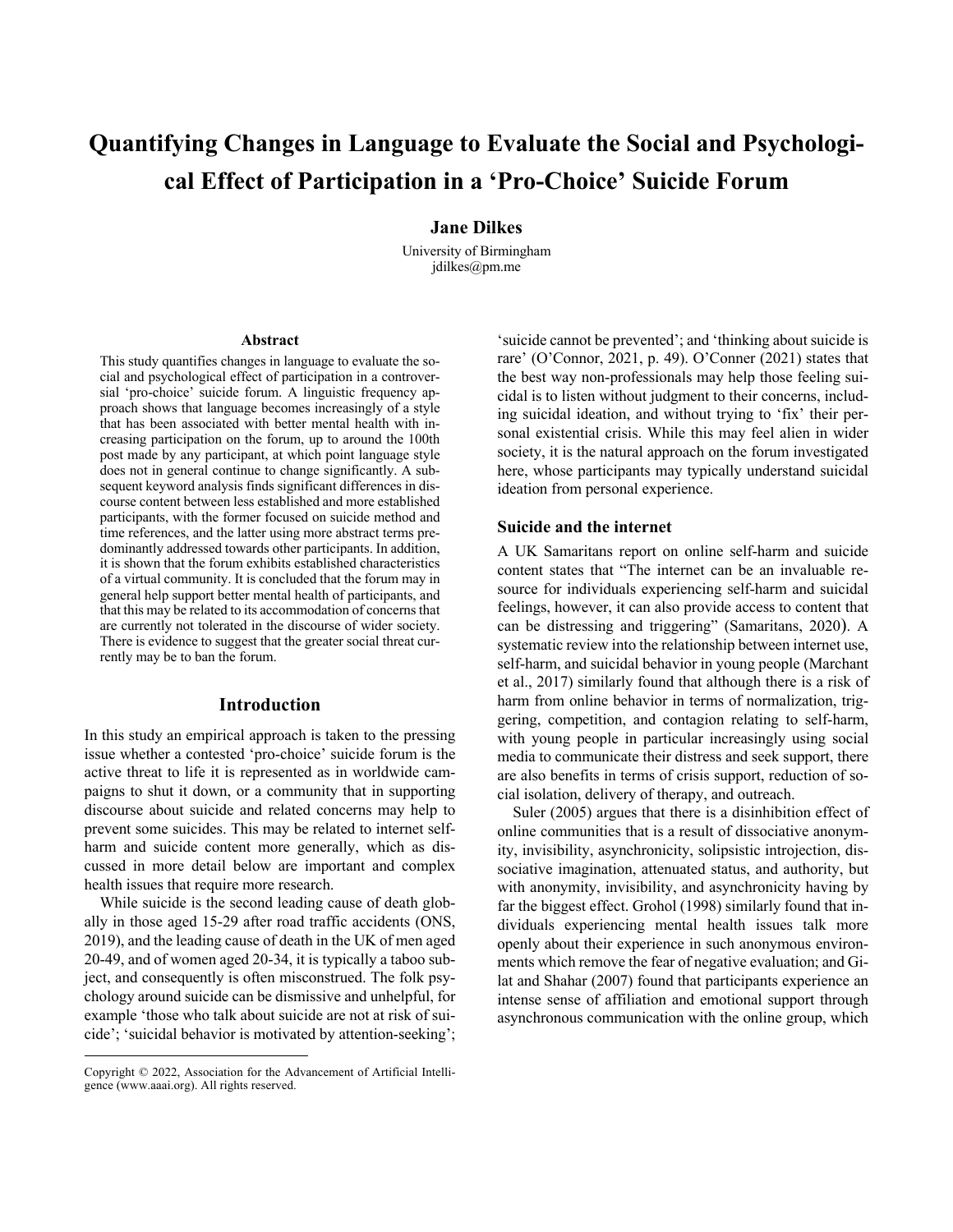also gives the option to 'disappear' from an interaction if it becomes too difficult to deal with (Suler, 2005).

An ethnographic investigation into the harms and benefits of online peer-support relating to self-harm of children and adolescents found that moves to eradicate online self-harm content may cause unintentional harm (Lavis & Winter, 2020). Benefits have been found in having access to others going through the same experience (Stommel, 2009), particularly for an issue that may attract social sanctions and negative judgement, such as suicidal ideation (White & Dorman, 2001). A survey of suicide fora specifically found that "social support in suicide forums is rated as high as support from friends and higher than support from family" (Winkel et al., 2005, p. 714), with support from suicide fora found to correlate with participants' ratings of reduction of their own suicidality. Health professionals must therefore take a more balanced view of self-harm and suicide websites, which have been found to give participants "access to important, socially valued identities, such as being understood, belonging to a community, and coping with their problems" (Baker & Fortune, 2008, p. 118).

### **Analysis of social media data relating to suicide**

In comparison to the current study, which is concerned with the social and psychological effect of participation in a suicide forum, linguistic analyses of suicide concerns on social media typically have an intervention-motivated focus on locating those who may be having suicidal ideation (Aladağ et al., 2018; Robinson et al., 2016; Westerlund et al., 2015; Zirikly et al., 2019). The 6th Annual Computational Linguistics and Clinical Psychology Workshop shared task (Zirikly et al., 2019) used data from the Reddit forum r/SuicideWatch to identify those at risk of suicide. Data preprocessing for this shared task typically included removing stop words, which is a standard NLP approach. However, typical stop words such as personal pronouns and determiners have been found to be closely linked to people's social and psychological worlds (Pennebaker, 2011). The novel empirical approach of the current study focuses on these psychological correlates of language style for comparative posts relating to level of establishment on the forum. In addition findings are considered against established discourse characteristics hypothesized to indicate the related issue of virtual community (Herring, 2004).

## **Data and methods**

#### **Ethics**

The British Association for Applied Linguistics good practice guidelines (BAAL, 2021) state that it is acceptable from an ethics viewpoint to use linguistic frequency information from internet discourse, which is the approach of the current study, without specific consent. The British Psychological

Society ethics guidelines for internet-mediated research (BPS, 2017) similarly state that consent is not necessary where online data can be considered to be in the public domain. The usage guidelines of the forum investigated in the current study state that the data created by participants is in the public domain. These guidelines in conjunction with concern that the worse harm would be to disturb this participant-led forum led to the decision not to seek specific permission for use of this data.

## **Data**

Suicide discussion websites have a long internet history. The alt UseNet newsgroup alt.suicide.holiday (ash) started in November 1990 as a place to discuss the relationship between suicide rates and holidays. The 'pro-choice' stance and community language of ash, for example the 'catch the bus' metaphor used to support suicide discourse, transferred to the Reddit discussion website r/sanctionedsuicide subreddit in 2013. This subreddit was banned on 14<sup>th</sup> March 2018 for breaking Reddit guidelines, specifically it was said to be encouraging violence. The sanctionedsuicide identity restarted on 18<sup>th</sup> March 2018 at the independent web address sanctionedsuicide.com. This web address was banned by its registrar in January 2021, and the forum consequently moved to the new url sanctioned-suicide.org, also in January 2021, which is where the data used in the current study was collected in January 2022. The sanctioned suicide identity is a reference to the idea that certain forms of suicide are culturally sanctioned, for example Japanese seppuku, a ritual form of suicide used to restore honour; euthanasia; and terrorist martyrdom. These culturally-sanctioned forms of suicide are not regarded as actual suicide in that they are not equatable with depression and other mental illness, and therefore do not carry the shame typically associated with suicide (Pierre, 2015).

#### **Data collection**

There are four major sub-fora on sanctioned-suicide.org: News & Announcements; Suicide Discussion; Recovery; and Offtopic. The data of the current study consists of all posts from the Suicide Discussion sub-forum, which is by far the biggest of these sub-fora and represents the main focus of the forum, and of the current study. Posts collected range from 18<sup>th</sup> March 2018, the first day of the instantiation of the forum at the independent web address sanctionedsuicide.com, up to  $25<sup>th</sup>$  January 2022, the date the posts were collected from sanctioned-suicide.org. The Scrapy Python web scraping framework (Scrapy, 2021) was used to write web 'spiders' to collect the following elements of each forum post, each of which is stored as a distinct item:

- the id of the participant who made the post (anonymized)
- the date the post was made
- the text content of the post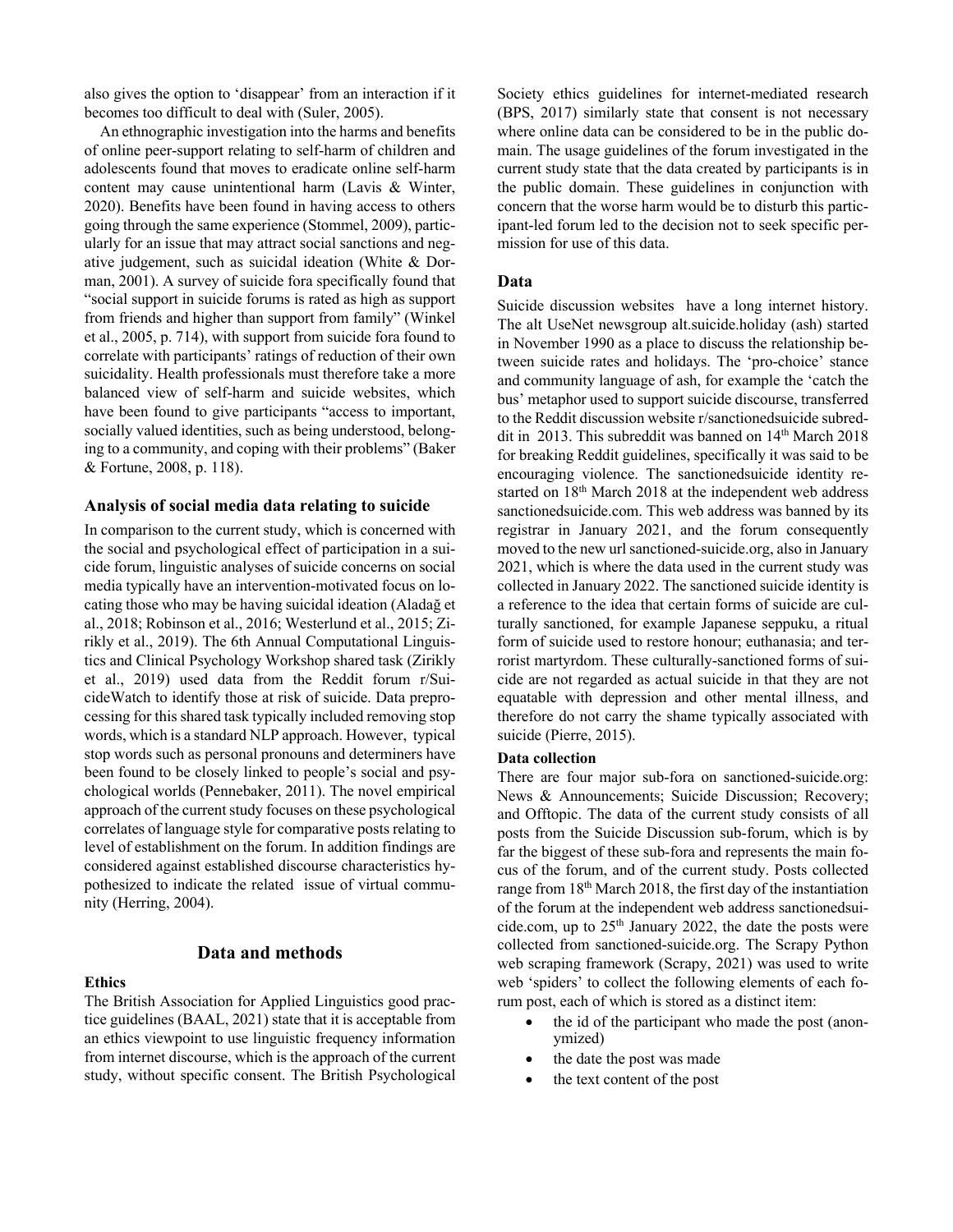This data is referred to in the current study as sanctionedsuicide.

## **Sanctioned-suicide participants and posts**

The sanctioned-suicide data is very diverse, consisting of 810,094 posts made by 14,855 participants over 46 months, with participants making 55 posts each on average. 1,766 (12%) of participants have made only one post; 7,594 participants (51%) have made more than 10 posts; and 71 participants (0.5%) have made more than 1,000 posts each. To consider the implications of this pattern of engagement, the proportion of participants whose total posts=1, total posts=2 etc. up to total posts=5, and total posts>10, are listed in table 1 for sanctioned-suicide and two comparative health fora. It can be seen that there is relatively strong repeat engagement on sanctioned-suicide, on which 12% of participants make only one post, compared to 50% for a cancer forum and 31% for a depersonalization forum; the number of active participants on each comparative forum is shown in brackets.

| total<br>posts           | sanctioned-<br>suicide<br>(14, 855) | cancer<br>(42,311) | depersonalization<br>(7, 711) |
|--------------------------|-------------------------------------|--------------------|-------------------------------|
| 1                        | 12%                                 | 50%                | 31%                           |
| $\mathfrak{D}$           | 8%                                  | 18%                | 14%                           |
| 3                        | 6%                                  | 9%                 | 8%                            |
| 4                        | $5\%$                               | $5\%$              | 6%                            |
| $\overline{\phantom{1}}$ | $4\%$                               | $4\%$              | $4\%$                         |
| >10                      | 51%                                 | $7\%$              | 26%                           |

Table 1: proportion of participants with specific numbers of posts

Herring (2004) warns that there is often the impulse to categorize online phenomena in broader terms than are warranted by their actual instantiation online, "for example, all groups of people interacting online are 'communities'" (Herring, 2004, p. 339). The discourse characteristics of virtual communities set out by Herring (2004) are used in the current study to help determine whether sanctioned-suicide is a community, which has high relevance in terms of its function for participants. The distribution of participant posts on sanctioned-suicide meets the 'participation' criterion for identification as an online community, in that it demonstrates "Frequent, regular, self-sustaining activity over time" (Herring, 2004, p. 361). In addition there are a number of extended threads on sanctioned-suicide which, in conjunction with distribution of posts by participant, meets the 'interaction' criterion of an online community, which requires "Reciprocity, extended (in-depth) threads, core participants" (Herring, 2004, p. 361).

## **Language style and mental health**

A wide range of experimental settings have been used to demonstrate the psychological implications of particular word use (Tausczik & Pennebaker, 2010). Research using social media data specifically has found language patterns relating to a range of emotional and psychological states, including the onset of depression (De Choudhury et al., 2013; Eichstaedt et al., 2018; Guntuku et al., 2019; Yates et al., 2017); and post-traumatic stress disorder (Coppersmith et al., 2014). Dominant findings associate an increased use of first-person singular pronouns, and the pronoun 'I' in particular, with increased depression and self-focus. In comparison increased use of first-person plural pronouns has been associated with better mental health, representing that the speaker is more socially connected to the group, while use of a wider range of pronouns has been associated with awareness of multiple perspectives. Use of emotion words has been associated with emotionality, with positive and negative emotion words associated with better and worse mental health respectively. In terms of suicidal ideation specifically: Egnoto and Griffin (2016) found that the general category 'personal pronouns' is nearly three times as prevalent in suicidal texts in comparison to homicide and neutral texts; O'Dea et al. (2017) found that strongly concerning suicide notes have increased use of first-person singular pronouns, anger words, and an increased focus on the present; Schoene et al. (2021) found an increase in use of the firstperson singular pronoun I and a greater use of negations and verbs in genuine suicide note data and depression notes from the Reddit depression data, while pronouns, positive emotions, and an increased focus on the present were the most important linguistic categories for accurate classification of genuine suicide notes; and Wiltsey, Stirman and Pennebaker (2001) found that the poetry of suicidal poets contains throughout their careers more first-person singular pronouns, and fewer first-person plural pronouns.

Van den Nest, Till and Niederkrotenthaler (2019) found that in pro-suicide fora in comparison to anti-suicide and neutral fora there is a decreased rate of emotion words and words relating to social circumstances, and a higher rate of death- and aggression-related words. The current study, which is based entirely in data from a pro-choice suicide forum, focuses on the change over time of the language style of participants, whose persistence on the forum may intrinsically be understood as showing that any suicidal ideation that may have led them to the forum is, or has become, not critical. The focus in the current study, then, is not on the diverse language correlates of suicidal ideation found in the studies discussed above, which are based on quite specific settings: the focus here is on the pronouns and emotion words that have been found to be associated with mental health more generally (Tausczik & Pennebaker, 2010), which are summarized in table 2 .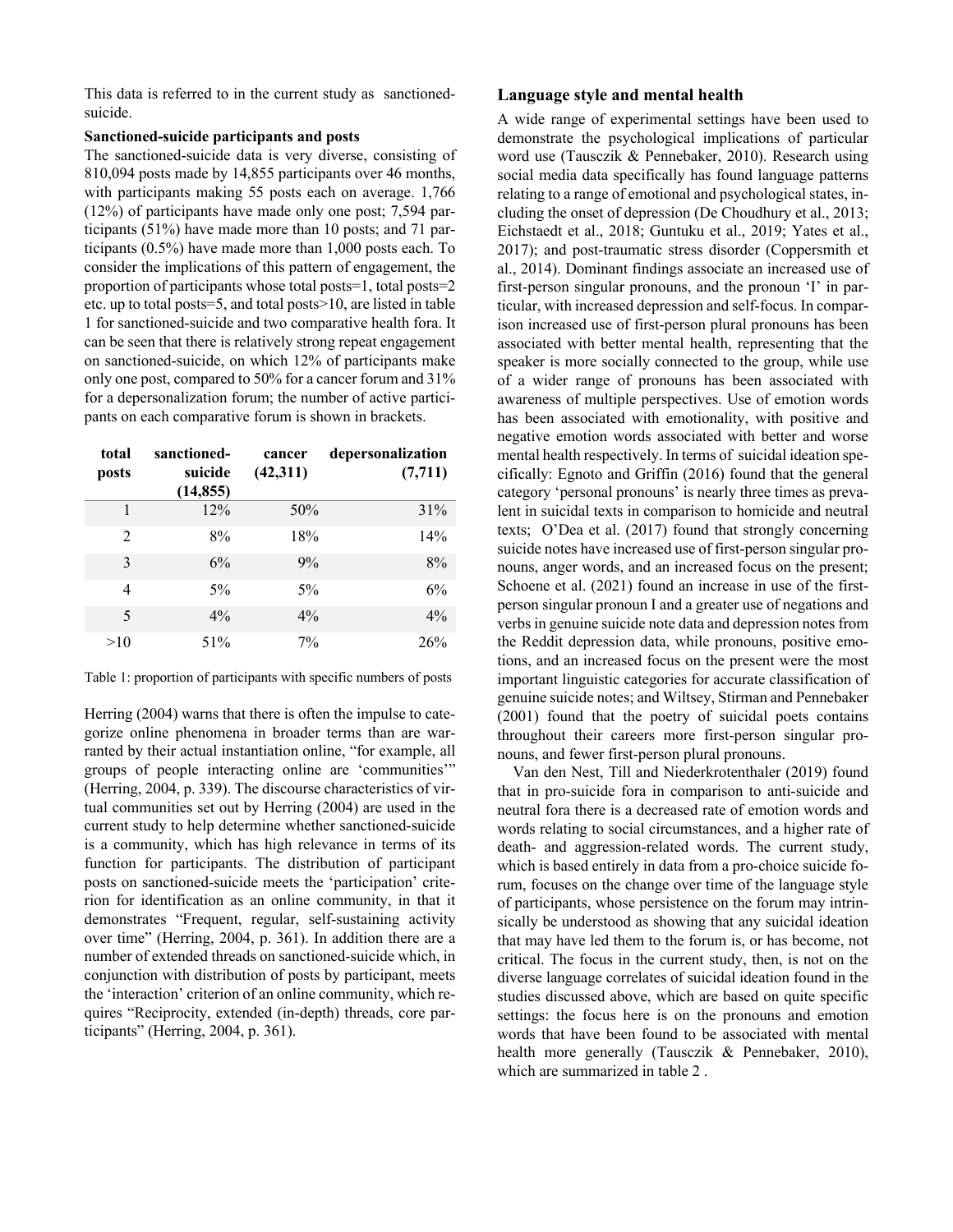| lexical category                    | psychological correlates of in-<br>crease       |
|-------------------------------------|-------------------------------------------------|
| first-person singu-<br>lar pronouns | worse: depression; self-focus                   |
| negative words                      | worse                                           |
| first-person plural<br>pronouns     | better: more socially connected<br>to the group |
| third-person pro-<br>nouns          | better: social support; self-dis-<br>tancing    |
| range of pronouns                   | better: considering multiple per-<br>spectives  |
| positive words                      | hetter                                          |
| emotion words                       | emotionality                                    |

Table 2: psychological correlates of language style

# **Natural language processing and linguistic variables**

In the current investigation text data is processed using the spaCy natural language processing Python library (Honnibal & Montani, 2021), which uses statistical language models to process text according to its context*.* Because of the focus in the current study on the psychological correlates of language style, of which pronouns are a key element, the general spaCy pronoun tag -PRON- is analyzed into individual personal pronouns. To determine the range of pronouns used in each post, a count is made of how many of 33 pronoun categories are used at least once. The spaCy-related Textacy Python library is used to calculate the entropy of each post, where entropy is a measure of the average uncertainty associated with a text. And the NRC (Canadian National Research Council) emotion lexicon (Mohammad, 2021), a crowd-sourced resource of words categorized as having positive or negative valence, and belonging in eight different emotion categories (Anger, Anticipation, Disgust, Fear, Joy, Sadness, Surprise, and Trust), is used here to identify and count emotion words. Based on these sources, these key linguistic variables that have been found to be associated with mental health are counted for each separate post.

### **Diachronic analysis**

Diachronic analysis in the current study is based on participant post index (ppi), where ppi=1, consisting of 14,855 posts from 14,855 participants, is the first post each participant made on sanctioned-suicide; ppi=2 is the second post made by any participant; ppi=3 is the third post and so on up to ppi=200, which is the  $200<sup>th</sup>$  post made by any participant. Ppi calculations apply across all threads on the forum, and across all 46 months of data.

## **Results**

In this section the results are reported for two investigations that quantify the change in language of participants with increased participation on sanctioned-suicide. Investigation 1 considers the change in density of use of key elements of language style that have been associated with mental health (table 2). Investigation 2 considers the change in discourse content with increased participation on the forum.

# **Investigation 1: changes in language style with increased participation on the forum**

The effect on language style of participation on sanctionedsuicide is investigated here with a lexical frequency approach, with the focus, as discussed above, on personal pronouns and word emotion categories, which have consistently been found to be associated with mental health (table 2). The Python SciPy linregress method is used to calculate least squares regression for the average density of each linguistic variable over the range of ppi values investigated, and *r* is interpreted such that 0.3 denotes a weak relationship; 0.5 denotes a moderate relationship; and 0.7 denotes a strong relationship.

The occurrence in any post of the linguistic variable pronoun categories (how many of 33 pronoun categories are used), the pronouns I, me, my, we, our, you, your, they, and their, eight emotion categories, and the composite Negative and Positive emotion categories was calculated for each separate ppi, for ppi values from 1 to 200. Except for entropy, which is a value that refers to a whole text (in this case a single post), each variable is considered as a proportion of the total word count of each post – its density in the post. The corresponding *r* value was calculated for the change of each linguistic variable over the range of ppi values investigated.

As discussed above a comparatively large proportion of sanctioned-suicide participants make more than just 1, 2, or 3 posts (table 1). However, to specifically address the issue that a pattern of change over the ppi range 1-200 towards language of a style that has been associated with better mental health may occur because participants whose language is of a style that has been associated with worse mental health may tend to leave the forum after making a small number of posts, a comparison analysis was made using data from participants who have made more than 10 posts (7,594 participants), which is approximately half of all participants. Those results are in the second column of table 3. It can be seen from table 3 that change in use over time for all of the variables analyzed is virtually the same whether posts for all participants are included, or just posts from participants who have made more than 10 posts.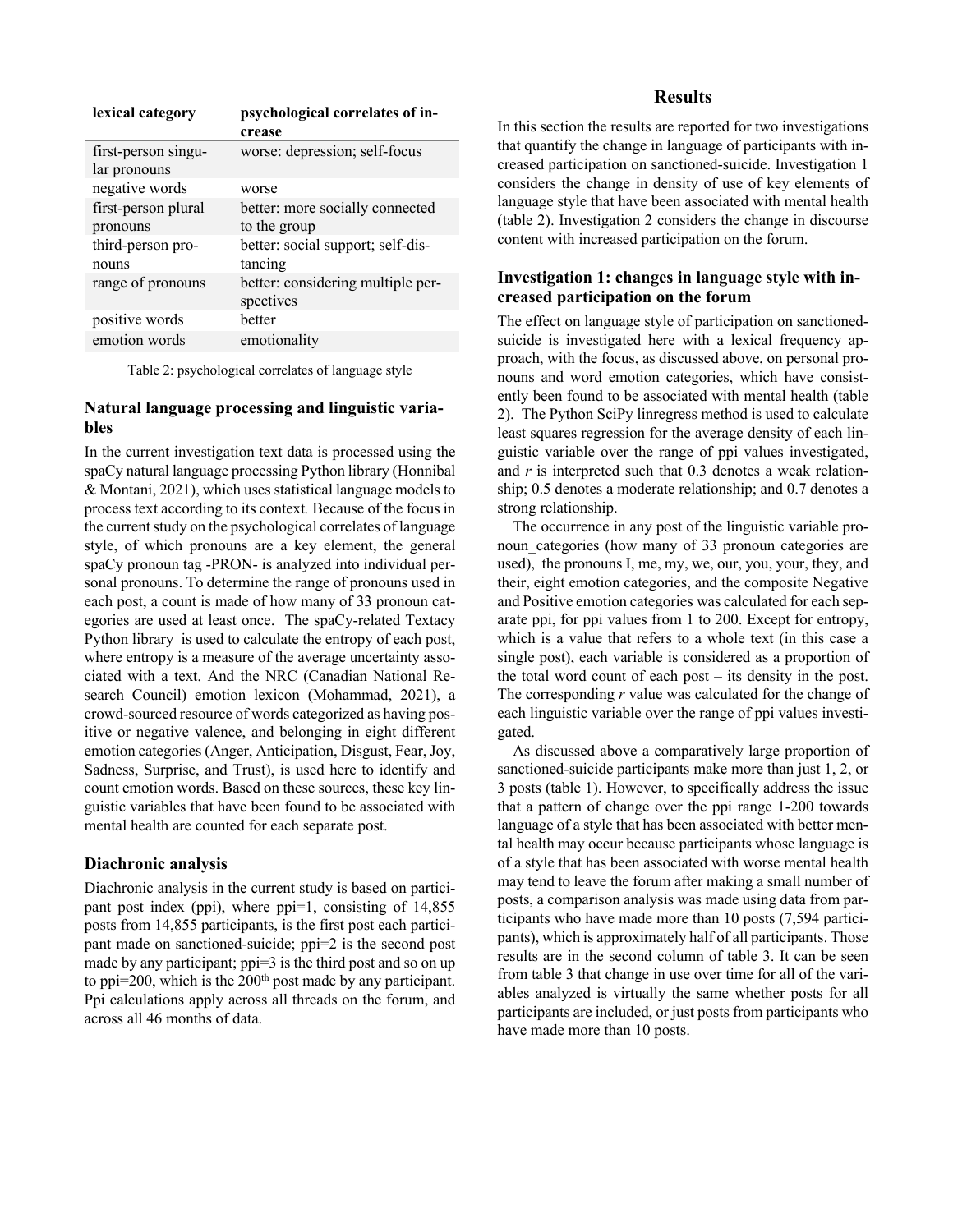The results in table 3 show that as ppi increases there is a significant decrease in density of use of the first-person singular pronouns I (*r*=-0.73), me (*r*=-0.48), and my (*r*=-0.69); a moderate increase in density of use of the first-person plural pronoun we  $(r=0.57)$  and the second-person pronoun you (*r*=0.50) used to address the other; and a weak increase in density of use of the second-person pronoun your  $(r=0.45)$ , the third-person pronouns they  $(r=0.48)$  and their  $(r=0.47)$ , and the emotion variables Anger (*r*=0.41), Disgust r=0.37), Fear (r=0.40), Joy (r=0.30), Sadness (r=0.30), and Trust (r=0.35), and the composite emotion variables Positive (*r*=0.39), and Negative (*r*=0.39). The first-person plural possessive pronoun our, the range of pronouns used (pronoun categories = pro. cat.), and the emotion variables Anticipation and Surprise show no significant change by ppi. The whole-post variable entropy shows a significant decrease over time (r=-0.61), suggesting that posts become more coherent and uniform. Significant values of *r* are highlighted bold in table 3.

| ppi 1-200    | all partici- | participants with $>10$ |
|--------------|--------------|-------------------------|
|              | pants        | posts                   |
|              | r            | r                       |
| pro. cat.    | 0.20         | 0.21                    |
| I            | $-0.73$      | $-0.74$                 |
| me           | $-0.48$      | $-0.48$                 |
| my           | $-0.69$      | $-0.69$                 |
| we           | 0.57         | 0.57                    |
| our          | 0.24         | 0.23                    |
| you          | 0.50         | 0.50                    |
| your         | 0.45         | 0.45                    |
| they         | 0.48         | 0.48                    |
| their        | 0.47         | 0.46                    |
| Anger        | 0.41         | 0.39                    |
| Anticipation | 0.15         | 0.15                    |
| Disgust      | 0.37         | 0.36                    |
| Fear         | 0.40         | 0.39                    |
| Joy          | 0.30         | 0.30                    |
| Sadness      | 0.30         | 0.29                    |
| Surprise     | 0.19         | 0.20                    |
| Trust        | 0.35         | 0.35                    |
| Positive     | 0.39         | 0.39                    |
| Negative     | 0.39         | 0.37                    |
| entropy      | $-0.61$      | $-0.62$                 |
|              |              |                         |

| Table 3: change in density of variables from ppi 1 to 200 |  |  |
|-----------------------------------------------------------|--|--|
|                                                           |  |  |

Figure 1 shows the pattern of change of the mean density per post as ppi increases for the variables pronoun\_categories, pronoun\_i (I), and the composite emotion variables Positive, and Negative, with data including all participants. It can be seen that for the variables pronoun categories, pronoun\_i, and Positive, the most dramatic change occurs in early posts up to around the 20th post made, while for the

Negative emotion variable in comparison there is a more steady increase in density of use as ppi increases.



Figure 1: change in density of use of linguistic variables by ppi

To consider the pattern of change in more detail, the analysis was applied to the ppi groups described in table 4.

| ppi range | posts   | participants |
|-----------|---------|--------------|
| $1 - 5$   | 61,297  | 14,854       |
| $6-10$    | 43.712  | 9,720        |
| $11 - 50$ | 187,550 | 7.594        |
| 51-100    | 115,993 | 3,097        |
| 101-200   | 126,863 | 1,782        |

Table 4: ppi groups for comparative analysis

The results in table 5 show that the change in density of the linguistic variables investigated is strongest in the ppi range 1-5, representing the newest participation on sanctioned-suicide. Between the first and fifth posts made on the forum there is a significant change in density for all the variables investigated, representing a dramatic change in language style: across this range of posts language becomes increasingly of a style that has been associated with better mental health. The exception to this is use of the first-person plural pronoun our, whose density decreases significantly in those first five posts  $(r=0.44)$ , and for which thereafter there is no significant change in density of use.

In comparison, for the ppi range 101-200 there is no significant change in the density of any of the linguistic variables: by about the time participants are making their 100th post on the forum, the density of use of these language style elements that have been found to be representative of mental health has stopped changing - it has stabilized at a style that is comparatively representative of better mental health than was found in earlier posts made. In table 5 all significant values of *r* are highlighted in bold.

| ppi       | $1-5$   | $6-10$  | 11-50   | $51-$<br>100 | 101-<br><b>200</b> |
|-----------|---------|---------|---------|--------------|--------------------|
| pro. cat. | 0.88    | 0.74    | 0.41    | 0.09         | 0.04               |
|           | $-0.94$ | $-0.57$ | $-0.85$ | $-0.56$      | $-0.03$            |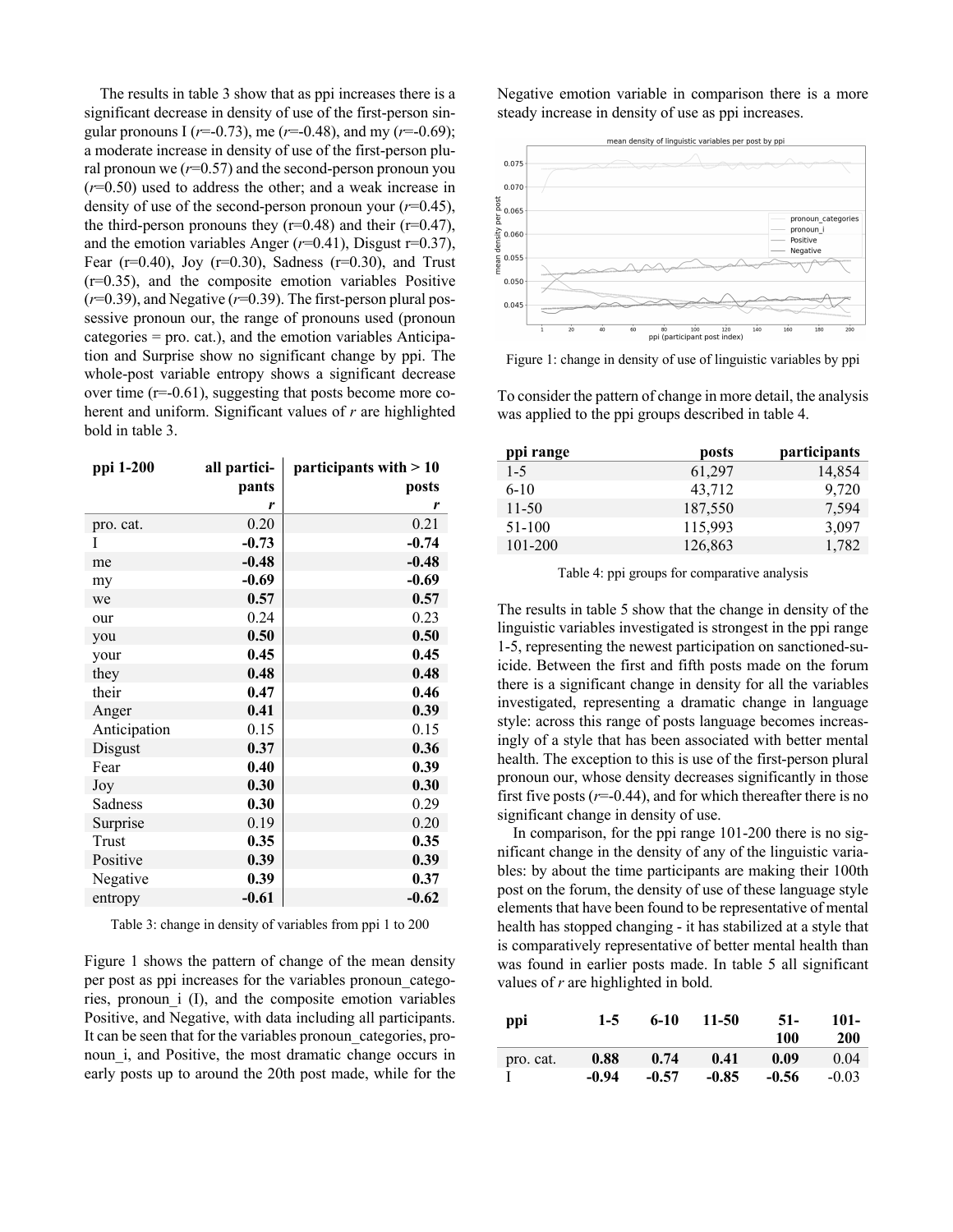| me        | $-0.81$ | $-0.59$ | $-0.53$ | $-0.02$ | 0.06    |
|-----------|---------|---------|---------|---------|---------|
| my        | $-0.93$ | $-0.42$ | $-0.57$ | $-0.54$ | $-0.13$ |
| we        | 0.79    | 0.73    | 0.41    | 0.16    | 0.21    |
| our       | $-0.44$ | 0.25    | 0.05    | 0.00    | 0.08    |
| you       | 0.95    | 0.52    | 0.80    | 0.42    | $-0.15$ |
| your      | 0.93    | 0.83    | 0.56    | 0.15    | 0.14    |
| they      | 0.63    | 0.42    | 0.61    | 0.11    | 0.11    |
| their     | 0.93    | $-0.17$ | 0.25    | 0.14    | 0.08    |
| Anger     | $-0.90$ | $-0.09$ | 0.23    | 0.12    | 0.04    |
| Anticipa- | 0.64    | 0.55    | 0.36    | $-0.00$ | 0.08    |
| tion      |         |         |         |         |         |
| Disgust   | $-0.43$ | 0.66    | 0.27    | 0.31    | $-0.04$ |
| Fear      | $-0.70$ | $-0.05$ | 0.36    | 0.01    | 0.08    |
| Joy       | 0.89    | 0.54    | 0.56    | 0.12    | 0.06    |
| Sadness   | $-0.99$ | $-0.07$ | 0.33    | $-0.05$ | 0.07    |
| Surprise  | 0.93    | 0.80    | 0.37    | 0.05    | 0.08    |
| Trust     | 0.93    | 0.55    | 0.48    | 0.20    | 0.10    |
| Positive  | 0.74    | 0.54    | 0.39    | 0.27    | 0.03    |
| Negative  | $-0.82$ | $-0.05$ | 0.49    | 0.11    | $-0.00$ |
| entropy   | $-0.81$ | $-0.83$ | $-0.83$ | $-0.47$ | 0.15    |

Table 5: change in density of linguistic variables for ppi groups

The mean entropy of a post also decreases significantly for each set of posts except those in the range 101-200, suggesting that posts become more predictable and uniform with increased participation on the forum. The fact that language style on the forum is established across all participants by around the 100th post they make supports the 'social behavior' criterion for identification as an online community, in that it demonstrates "norms of appropriateness" (Herring, 2004, p. 361).

# **Investigation 2: comparison of discourse content between posts with ppi=1 or ppi in range 1-5, against posts with ppi in range 101-200**

The keyness of terms is typically used to explore what a corpus is 'about': it relates to the frequency of terms in the corpus of focus compared to their frequency in a reference corpus. To examine the difference in discourse content for new participants in comparison to established participants on sanctioned-suicide, keyword analyses are made here for the posts for which ppi=1 or is in the range 1-5 (less established participants), in comparison to posts for which ppi is in the range 101-200 (more established participants), each with the other as a reference corpus. Results are ranked by log likelihood of the difference in density of each term in each corpus ( p<0.0001). The AntConc software was used for this analysis (Anthony, 2022).

#### **Keyword analysis with all words included**

This first keyword analysis compares all words from posts with ppi in the range 1-5 with all words from posts with ppi in the range 101-200. It can be seen from the results in table

6 that for the posts in which ppi is in the range 1-5 the keywords include four first-person singular pronouns, which are marked with an asterisk. In addition the greetings *hi* and *hello* are keywords for this group, indicating that typical social norms apply when participants first participate in the forum. For the more established participants in comparison (ppi in range 101-200) the characteristic pronouns are second-person, third-person, and first-person plural, also marked with an asterisk. This supports the findings of investigation 1 that language becomes more of a style that has been associated with better mental health with increased participation on the forum.

| ppi 1-5 | keyness  | ppi 101-200 | keyness |
|---------|----------|-------------|---------|
| $*_1$   | 7676.381 | *you        | 8679.71 |
| $*$ my  | 4034.669 | *your       | 2032.68 |
| $*me$   | 1709.404 | are         | 1582.25 |
| hi      | 1121.186 | *they       | 1144.74 |
| *myself | 807.060  | $*we$       | 1007.98 |
| hello   | 786.103  | people      | 897.05  |
| tried   | 704.832  | *their      | 578.73  |
| am      | 605.464  | is          | 516.07  |
| been    | 545.751  | $*$ us      | 504.38  |
|         |          |             |         |

Table 6: keywords for posts with ppi in range 1-5 in comparison to posts with ppi in range 101-200

#### **Focusing on nouns**

To focus on the comparative content of discourse, for the following keyword analyses all noun lemmas were extracted from posts.

**Noun lemmas: ppi=1 compared to ppi in range 101-200** The first keyword analysis of noun lemmas is of posts with ppi=1 in comparison to posts with ppi in the range 101-200. The first column in table 7 shows the 20 nouns that are most significantly increased in density where ppi=1 in comparison to the later posts, sorted by log likelihood ( $p$ < 0.0001). It can be seen that the most representative nouns for the first posts of all participants on the forum include the time references *year*, *month*, *time*, and *day*, marked \*, and references to suicide method, including, *neck, pill, rope, suspension, belt, bag, helium, method, tank, knot*, and *hanging*, marked ! The remaining most representative nouns include *lurker*, which suggests that participants typically read the forum before making their first post.

A second keyword analysis of noun lemmas was made with the posts for which ppi is in the range 101-200 as the corpus of focus, and the set of posts with ppi=1 as the reference corpus. The results, in the second column in table 7, show that the most representative nouns for the more established participants include no time or suicide method references. The keywords for this group are more general and more abstract, including the noun lemmas *peace, luck*, and *journey*.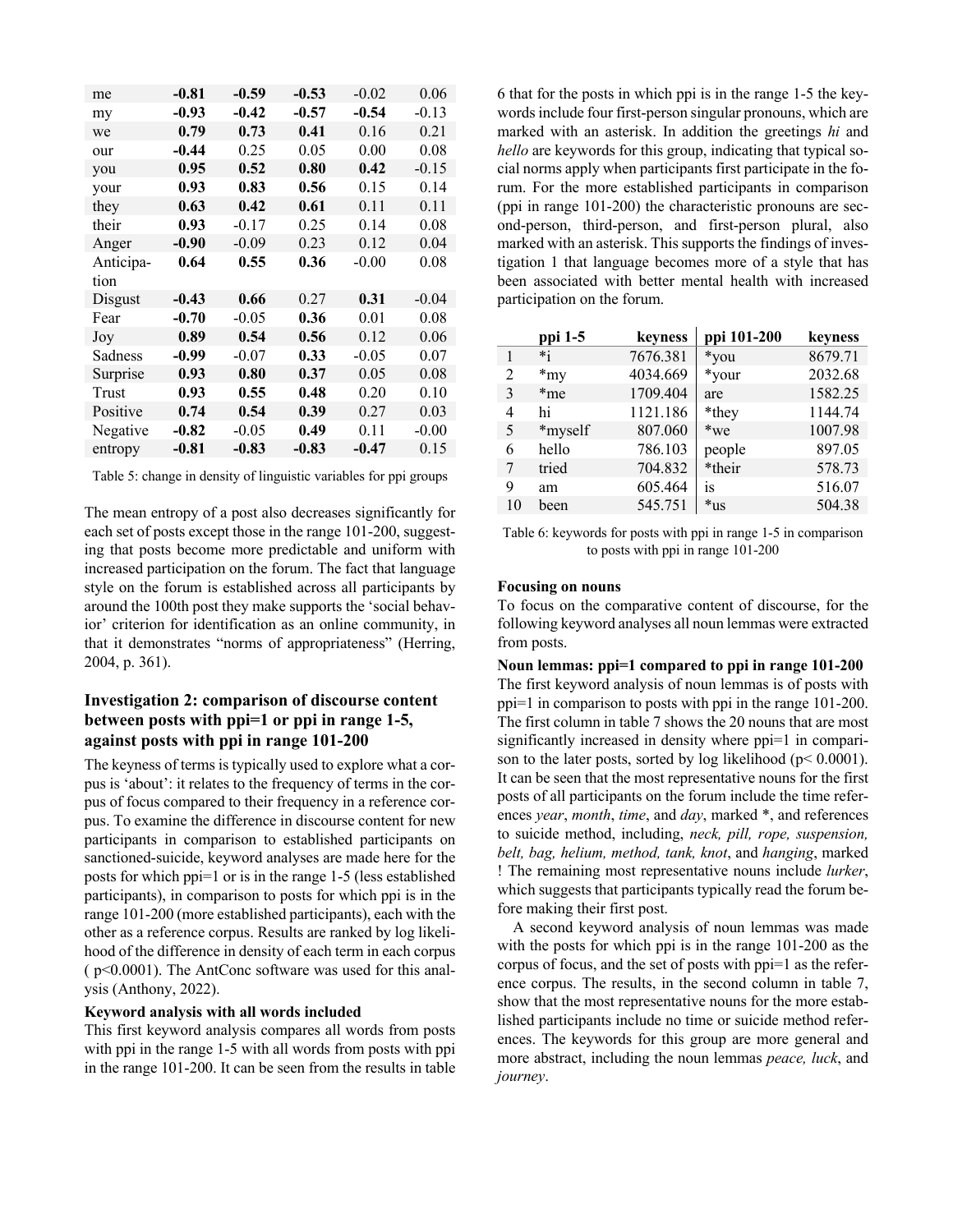On sanctioned-suicide *journey* is metaphoric, and is used in response to the suicidal ideation of other participants, for example "have a safe journey friend", or "good luck on your journey brother" (Dilkes, 2022). This particular metaphoric use of *journey* is related to the 'catch the bus' metaphor which as discussed previously was used to support suicide discourse in the ash UseNet group started in 1990. The presence of this metaphor as a keyword of more established participants in comparison to those participants making their first post on the forum, then, suggests that increased participation leads to a focus on the suicidal ideation of others, and not the self, and this is reflected in the dominant use of the second-person pronouns you and your by this group (table 6).

Five of the keywords for these more established participants are general person references: *people, man, person, member,* and *individual*, compared to the single more personal reference *family* when ppi=1.

The keyword acronym *ss* refers to the sanctioned-suicide forum, the ingroup, while the metonymic term *lifer* represents the outgroup of those who deny the validity of suicide as a choice, and who seek to shut down suicide discourse, and sanctioned-suicide; *lifer* also has connotations of the dogma of extreme right-wing and religious affiliation, including anti-abortion activism. In conjunction with dominant use on sanctioned-suicide of the *journey-*related *ctb* (catch the bus) metaphor used to support suicide discourse, these results demonstrate that sanctioned-suicide meets the 'structure' criterion for identification as an online community, which references "Jargon, references to group, ingroup/out-group language" (Herring, 2004, p. 361). The *ctb*  metaphor is not apparent as a keyword in this analysis because it is widely used by both the participant groups compared here.

|    | ppi=1    | keyness | ppi 101-200 | keyness |
|----|----------|---------|-------------|---------|
| 1  | *year    | 404.795 | people      | 521.055 |
| 2  | !neck    | 275.519 | hug         | 188.088 |
| 3  | !pill    | 192.663 | peace       | 136.484 |
| 4  | !rope    | 186.918 | op          | 122.505 |
| 5  | *month   | 166.629 | lifer       | 85.730  |
| 6  | !suspen- | 164.168 | luck        | 68.979  |
|    | sion     |         |             |         |
| 7  | !belt    | 161.883 | system      | 66.952  |
| 8  | !bag     | 142.766 | right       | 63.221  |
| 9  | !helium  | 141.904 | man         | 56.244  |
| 10 | lurker   | 141.564 | SS          | 53.862  |
| 11 | !method  | 138.721 | other       | 53.520  |
| 12 | school   | 133.491 | journey     | 52.036  |
| 13 | advance  | 128.470 | case        | 47.931  |
| 14 | !tank    | 119.371 | murder      | 45.807  |
| 15 | *time    | 109.300 | evidence    | 44.490  |
| 16 | !knot    | 102.550 | person      | 44.077  |
| 17 | thought  | 97.755  | member      | 43.438  |

| 18 !hanging |             | $97.273$ patient  | 40.997 |
|-------------|-------------|-------------------|--------|
| 19 family   |             | 96.195 individual | 39.934 |
| $20 * day$  | 93.607 word |                   | 39.176 |

Table 7: keyword comparison ppi=1 with ppi in range 101-200

The same keyword analyses were run for posts with ppi in the range 1-5 compared with posts with ppi in the range 101- 200. The results in table 8 are similar to those in table 7 in which the less established data group consisted of first posts only. There are 12 suicide method references when the less established group consists of posts in the wider range ppi 1- 5, and the same time references are present. The keyword *lurker* has disappeared, suggesting this is related to the first post made only. The keyword *school*, which may be likely to relate to specific significant personal experience, has also disappeared, and the potentially positive keywords *friend* and *thank* are now present, with *thank* the 4<sup>th</sup> most significant keyword; *thank* is likely to be addressed towards responses from other forum participants. For the more established group the keywords still contain more abstract terms including the metonymic *lifer* and metaphoric *journey*.

|                | ppi 1-5     | keyness | ppi 101-200 | keyness |
|----------------|-------------|---------|-------------|---------|
| $\mathbf{1}$   | *year       | 479.261 | people      | 751.969 |
| $\overline{2}$ | !neck       | 413.715 | hug         | 322.737 |
| 3              | !rope       | 375.053 | op          | 261.677 |
| $\overline{4}$ | thank       | 366.329 | peace       | 186.235 |
| 5              | !belt       | 275.291 | SS          | 172.093 |
| 6              | !helium     | 246.734 | lifer       | 144.399 |
| 7              | family      | 233.461 | member      | 139.941 |
| 8              | !pill       | 225.925 | thread      | 106.042 |
| 9              | *month      | 225.431 | other       | 101.167 |
| 10             | suspension! | 209.937 | man         | 93.926  |
| 11             | !bag        | 197.861 | luck        | 87.296  |
| 12             | !tank       | 196.737 | journey     | 86.704  |
| 13             | !method     | 193.032 | woman       | 80.552  |
| 14             | !knot       | 192.961 | patient     | 80.343  |
| 15             | thought     | 175.044 | right       | 78.669  |
| 16             | *time       | 166.016 | case        | 76.255  |
| 17             | *day        | 164.054 | user        | 74.136  |
| 18             | !hanging    | 163.260 | law         | 72.818  |
| 19             | !artery     | 152.431 | evidence    | 66.023  |
| 20             | friend      | 150.376 | euthanasia  | 64.064  |

Table 8 keyword comparison ppi in range 1-5 with ppi in range101-200

#### **Discussion**

In this investigation it has been shown that in general increased participation on the sanctioned-suicide forum up to around the 100th post made is associated with a change in language increasingly towards a style that has been associated with better mental health. Specifically, increased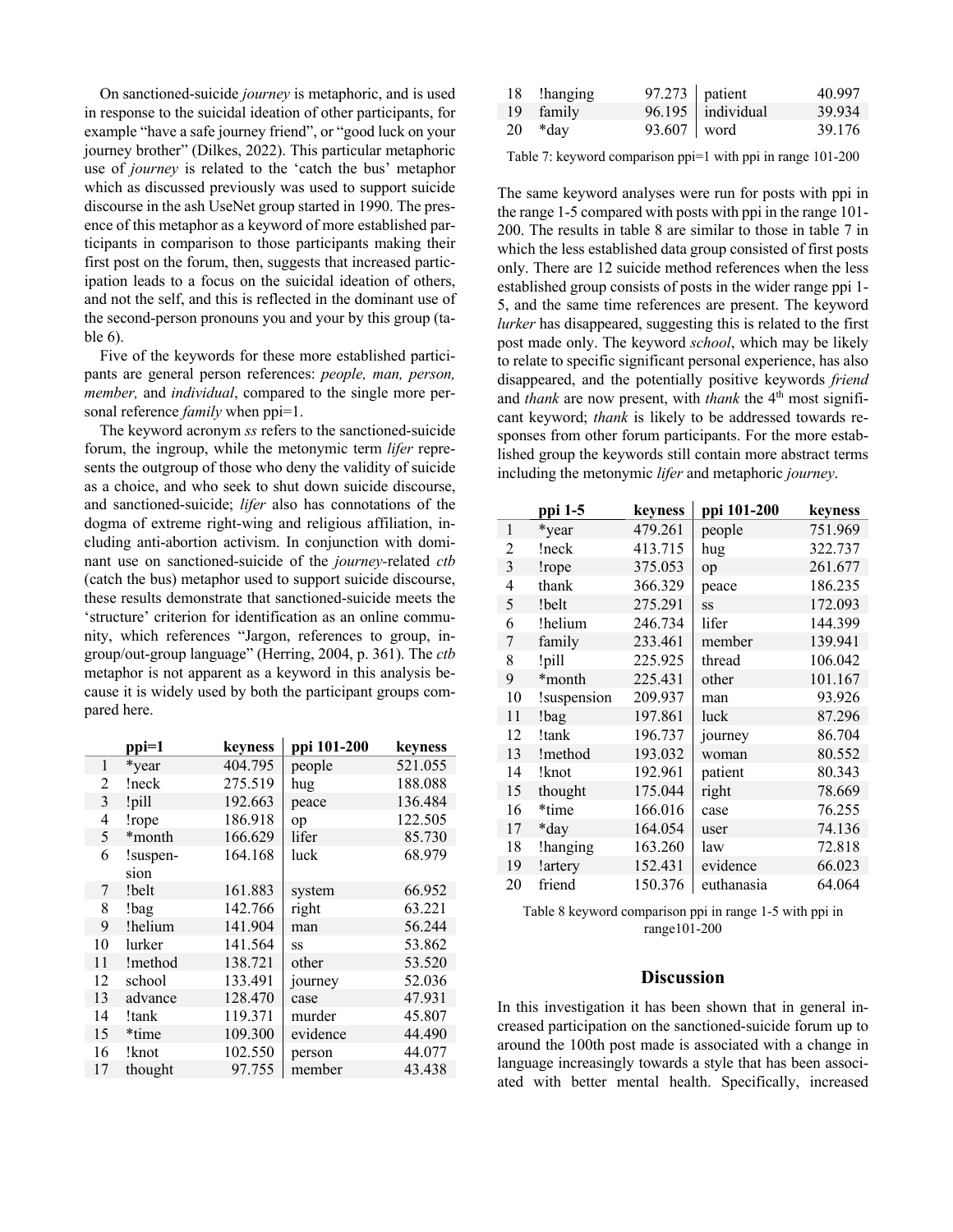participation on the forum is associated with decreased use of first-person singular pronouns, and increased use of the first-person plural pronoun we, the second-person pronouns you and your, and the third-person pronouns they and their, which may represent a move in focus away from the self and towards the other, including membership of the group. There is also a significant increase in the range of pronouns used.

While there is increased use of all of the negative emotion variables over time, there is also increased use of the individual positive emotion variables Joy and Trust, and the composite Positive variable. This suggests that sanctionedsuicide supports increased emotion discussion in general, which has been found to be related to increased emotionality. In addition, entropy was shown to decrease with increased participation on the forum, suggesting that participant posts become more coherent and predictable. It is notable that the most dramatic change for all the linguistic variables investigated occurs in the first few posts made on the forum, and that subsequently the rate of change levels off so that language style on the forum is in general established across participants by around the 100th post made.

The keyword analyses in investigation 2 support the findings in investigation 1 that first-person singular pronouns are more associated with early participation on the forum, and pronouns referring to the other are associated with more established participants. The subsequent focus on noun lemma keywords to investigate the content of forum discourse showed that newer participants are focused on more literal concerns including suicide method, which is the dominant concern, and time references. The more established participants in contrast use more abstract terms including peace, luck, the metonymic term lifer, and metaphoric use of journey, and for this group there are no suicide method or time references. While it has been found that severe and low risk of suicide are relatively easy to identify in social media posts (Zirikly et al., 2019) the method and findings of the current investigation may support location of the intermediate experiences of suicidal ideation that have eluded classification tasks.

These findings that language of participants increasingly becomes of a style that has been associated with better mental health are supported by the related finding that sanctioned-suicide meets the participation, interaction, norms of appropriateness, and structure criteria for identification as a virtual community (Herring, 2004). While the diachronic changes in language style found on the forum might perhaps be expected as someone becomes a member of a supportive community, this is of particular relevance for a suicide forum, in which there is ostensibly a dilemma in being both authentically suicidal and belonging to the community (Horne & Wiggins, 2009).

As discussed previously, the best way non-professionals may help those feeling suicidal is to ask people of concern

if they are okay, then accept and listen without judgment to their concerns, including the typically taboo topic of suicidal ideation (O'Connor, 2021). The current study suggests that while its existence as a forum for suicide discussion entails that sanctioned-suicide has been associated with actual suicides, in general the forum may help support better mental health of participants precisely by supporting discussion of those shared concerns of participants that are currently typically taboo in wider society. In general participants on the forum appear to join the community of those who share and understand their concerns, where perhaps their previous lack of community exacerbated suicidal ideation. This supports research recommendations described previously that healthcare professionals must take a more balanced view of self-harm and suicide websites, which have been found to give participants "access to important, socially valued identities, such as being understood, belonging to a community, and coping with their problems" (Baker & Fortune, 2008, p. 118). It is also consistent with a report on mental health and human rights by the United Nations High Commissioner for Human Rights, who advises a comprehensive approach to human rights for those with psychosocial disabilities, including protection of their autonomy, agency, and dignity, as well as requiring policy shifts that recognize exclusion and marginalization as the causes and consequences of poor mental health (United Nations High Commissioner for Human Rights, 2017).

### **References**

Aladağ, A. E., Muderrisoglu, S., Akbas, N. B., Zahmacioglu, O., & Bingol, H. O. (2018). Detecting Suicidal Ideation on Forums: Proof-of-Concept Study. Journal of Medical Internet Research, 20(6), e9840. https://doi.org/10.2196/jmir.9840

Anthony, L. (2022). AntConc (4.0.1.0) [Computer software]. Waseda University. https://www.laurenceanthony.net/software/antconc/

BAAL. (2021). Recommendations on Good Practice in Applied Linguistics. 4th Edition. https://www.baal.org.uk/who-we-are/resources/BAAL-Good-Practice-Guidelines-2021.pdf

Baker, D., & Fortune, S. (2008). Understanding self-harm and suicide websites: A qualitative interview study of young adult website users. Crisis : The Journal of Crisis Intervention and Suicide Prevention, 29(3), 118–122. https://doi.org/10.1027/0227- 5910.29.3.118

Coppersmith, G. A., Harman, C. T., & Dredze, M. H. (2014). Measuring Post Traumatic Stress Disorder in Twitter. 4.

De Choudhury, M., Counts, S., & Horvitz, E. (2013). Predicting postpartum changes in emotion and behavior via social media. Proceedings of the SIGCHI Conference on Human Factors in Computing Systems, 3267–3276.

https://doi.org/10.1145/2470654.2466447

Dilkes, J. (2022). The social and psychological work of metaphor: A corpus linguistic investigation [D\_ph, University of Birmingham]. https://etheses.bham.ac.uk/id/eprint/12221/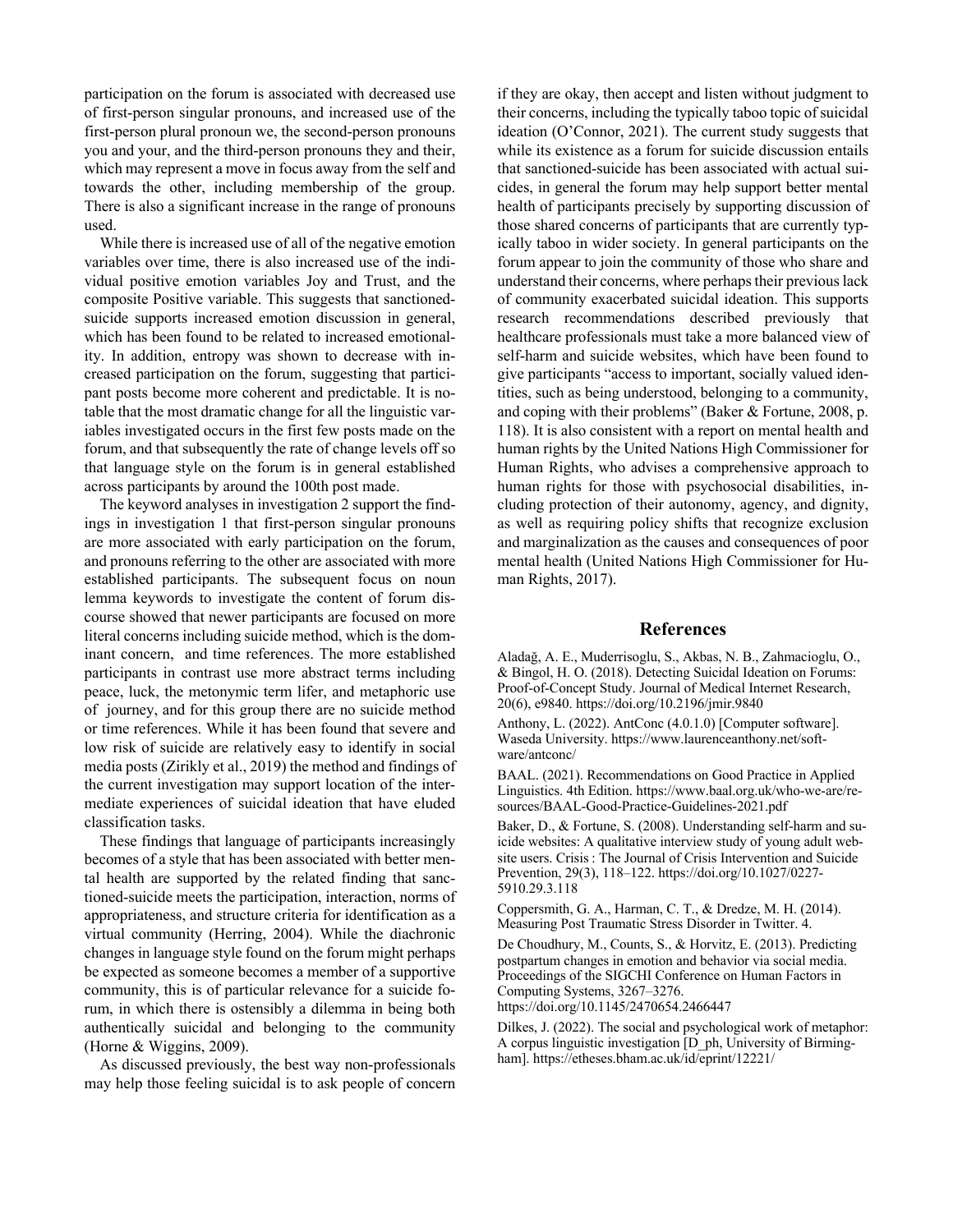Egnoto, M. J., & Griffin, D. J. (2016). Analyzing Language in Suicide Notes and Legacy Tokens: Investigating Clues to Harm of Self and Harm to Others in Writing. Crisis, 37(2), 140–147. https://doi.org/10.1027/0227-5910/a000363

Eichstaedt, J. C., Smith, R. J., Merchant, R. M., Ungar, L. H., Crutchley, P., Preoţiuc-Pietro, D., Asch, D. A., & Schwartz, H. A. (2018). Facebook language predicts depression in medical records. Proceedings of the National Academy of Sciences, 115(44), 11203–11208. https://doi.org/10.1073/pnas.1802331115

Gilat, I., & Shahar, G. (2007). Emotional First Aid for a Suicide Crisis: Comparison between Telephonic Hotline and Internet. Psychiatry: Interpersonal and Biological Processes, 70(1), 12–18. https://doi.org/10.1521/psyc.2007.70.1.12

Grohol, J. M. (1998). Future clinical directions: Professional development, pathology, and psychotherapy on-line. In Psychology and the Internet: Intrapersonal, interpersonal, and transpersonal implications (pp. 111–140). Academic Press.

Guntuku, S. C., Schneider, R., Pelullo, A., Young, J., Wong, V., Ungar, L., Polsky, D., Volpp, K. G., & Merchant, R. (2019). Studying expressions of loneliness in individuals using twitter: An observational study. BMJ Open, 9(11), e030355. https://doi.org/10.1136/bmjopen-2019-030355

Herring, S. C. (2004). Computer-Mediated Discourse Analysis: An Approach to Researching Online Behavior. In S. Barab, R. Kling, & J. H. Gray (Eds.), Designing for Virtual Communities in the Service of Learning (1st ed., pp. 338–376). Cambridge University Press. https://doi.org/10.1017/CBO9780511805080.016

Honnibal, M., & Montani, I. (2021). SpaCy · Industrial-strength Natural Language Processing in Python. SpaCy. https://spacy.io/

Horne, J., & Wiggins, S. (2009). Doing being 'on the edge': Managing the dilemma of being authentically suicidal in an online forum. Sociology of Health & Illness, 31(2), 170–184. https://doi.org/10.1111/j.1467-9566.2008.01130.x

Lavis, A., & Winter, R. (2020). #Online harms or benefits? An ethnographic analysis of the positives and negatives of peer‐support around self‐harm on social media. https://research.birmingham.ac.uk/portal/en/publications/online-harms-or-benefits-an-ethnographic-analysis-of-the-positives-and-negatives-of-peersupport-around-selfharm-on-social-media(297e63cf-e357-4a09 b4b3-ac51091db945).html

Marchant, A., Hawton, K., Stewart, A., Montgomery, P., Singaravelu, V., Lloyd, K., Purdy, N., Daine, K., & John, A. (2017). A systematic review of the relationship between internet use, selfharm and suicidal behaviour in young people::The good, the bad and the unknown. https://research.birmingham.ac.uk/portal/en/publications/a-systematic-review-of-the-relationship-between-internet-use-selfharm-and-suicidal-behaviour-in-youngpeople(dc610242-b267-400d-920e-1bd57332ecb0).html

Mohammad, S. (2021). NRC Emotion Lexicon. https://saifmohammad.com/WebPages/NRC-Emotion-Lexicon.htm

Mother speaks out against suicide forum after son's death. (2021, May 8). BBC News. https://www.bbc.com/news/uk-northern-ireland-56845565

O'Connor, R. (2021). When it is Darkest: Why people die by suicide and what we can do to help. VERMILION.

O'Dea, B., Larsen, M. E., Batterham, P. J., Calear, A. L., & Christensen, H. (2017). A Linguistic Analysis of Suicide-Related Twitter Posts. Crisis, 38(5), 319–329. https://doi.org/10.1027/0227-5910/a000443

ONS. (2019). Suicides in England and Wales—Office for National Statistics. https://www.ons.gov.uk/peoplepopulationandcommunity/birthsdeathsandmarriages/deaths/bulletins/suicidesintheunitedkingdom/2019registrations

Pennebaker, J. (2011). The Secret Life of Pronouns. Bloomsbury Press.

Pierre, J. (2015). Culturally sanctioned suicide: Euthanasia, seppuku, and terrorist martyrdom. World Journal of Psychiatry, 5, 4– 14. https://doi.org/10.5498/wjp.v5.i1.4

Robinson, J., Cox, G., Bailey, E., Hetrick, S., Rodrigues, M., Fisher, S., & Herrman, H. (2016). Social media and suicide prevention: A systematic review. Early Intervention in Psychiatry, 10(2), 103–121. https://doi.org/10.1111/eip.12229

Samaritans. (2020). Managing self-harm and suicide content online.

Schoene, A. M., Turner, A., De Mel, G. R., & Dethlefs, N. (2021). Hierarchical Multiscale Recurrent Neural Networks for Detecting Suicide Notes. IEEE Transactions on Affective Computing, 1–1. https://doi.org/10.1109/TAFFC.2021.3057105

Scrapy. (2021). Scrapy | A Fast and Powerful Scraping and Web Crawling Framework. Scrapy. https://scrapy.org/

Stommel, W. (2009). Entering an online support group on eating disorders: A discourse analysis / Wyke Stommel. Rodopi. https://ebookcentral.proquest.com/lib/bham/detail.action?docID=556652

Suler, J. (2005). The online disinhibition effect. International Journal of Applied Psychoanalytic Studies, 2(2), 184–188. https://doi.org/10.1002/aps.42

Tausczik, Y. R., & Pennebaker, J. W. (2010). The Psychological Meaning of Words: LIWC and Computerized Text Analysis Methods. Journal of Language and Social Psychology, 29(1), 24– 54. https://doi.org/10.1177/0261927X09351676

United Nations High Commissioner for Human Rights. (2017). Mental health and human rights.

Van den Nest, M., Till, B., & Niederkrotenthaler, T. (2019). Comparing Indicators of Suicidality Among Users in Different Types of Nonprofessional Suicide Message Boards: A Linguistic Analysis. Crisis, 40(2), 125–133. https://doi.org/10.1027/0227- 5910/a000540

Westerlund, M., Hadlaczky, G., & Wasserman, D. (2015). Case study of posts before and after a suicide on a Swedish internet forum. The British Journal of Psychiatry, 207(6), 476–482. https://doi.org/10.1192/bjp.bp.114.154484

White, M., & Dorman, S. M. (2001). Receiving social support online: Implications for health education. Health Education Research, 16(6), 693–707. https://doi.org/10.1093/her/16.6.693

Wiltsey Stirman, S., & Pennebaker, J. W. (2001). Word Use in the Poetry of Suicidal and Nonsuicidal Poets: Psychosomatic Medicine, 63(4), 517–522. https://doi.org/10.1097/00006842- 200107000-00001

Winkel, S., Groen, G., & Petermann, F. (2005). [Social support in suicide forums]. Praxis Der Kinderpsychologie Und Kinderpsychiatrie, 54(9), 714–727.

Without suicide forums, Callie might still be alive. (2020, February 10). BBC News. https://www.bbc.com/news/newsbeat-51262240

Yates, A., Cohan, A., & Goharian, N. (2017). Depression and Self-Harm Risk Assessment in Online Forums. ArXiv:1709.01848 [Cs]. http://arxiv.org/abs/1709.01848